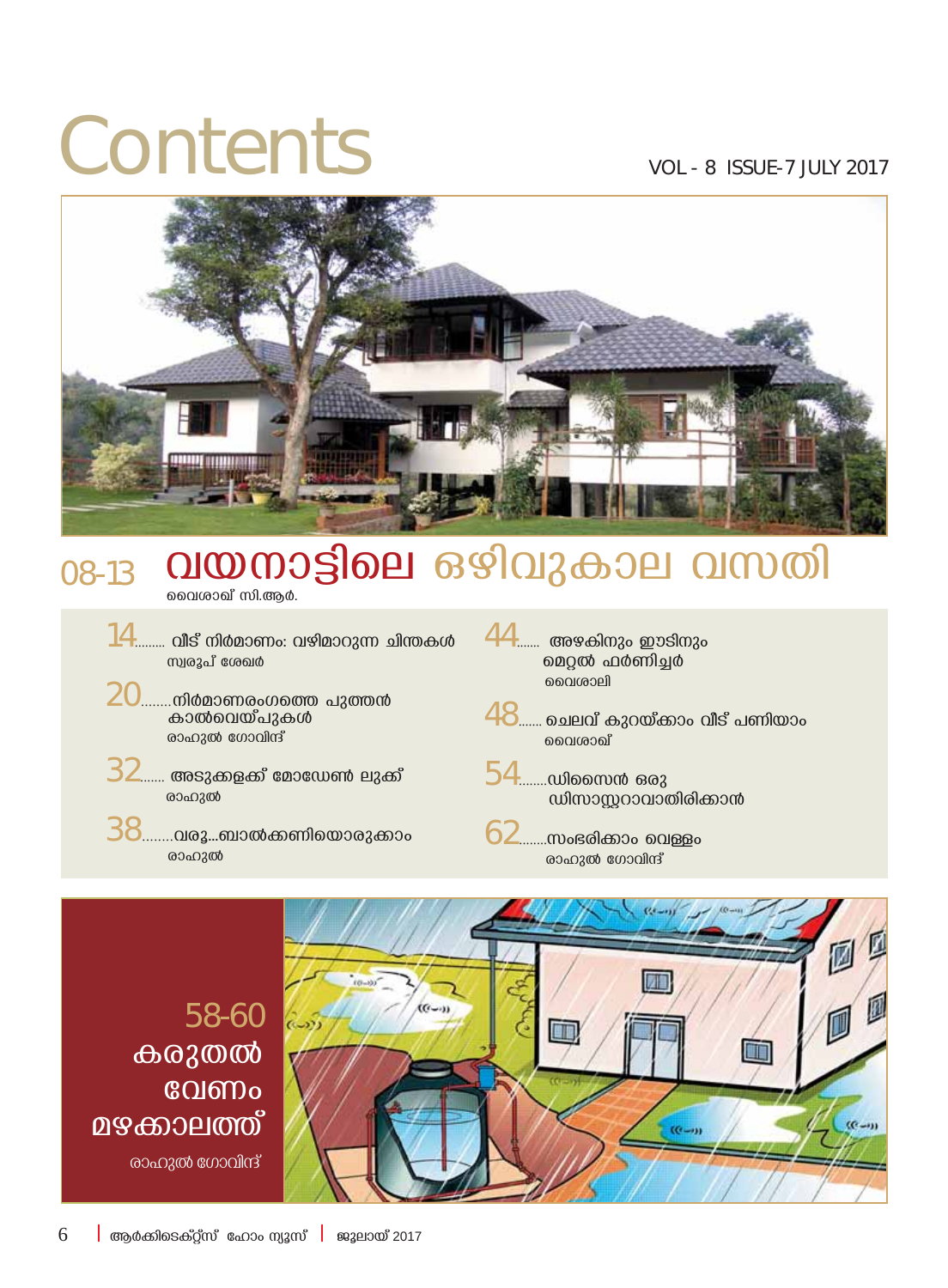# വയനാട്ടിലെ ഒഴിവുകാല **QIMDO**

കാപ്പിത്തോട്ടതിനു ഒത്ത നടുക്ക്. നാലുചുറ്റും പ്രകൃതിഭംഗി ആസ്വദിക്കുവാൻ കഴിയുന്ന <u>waracuzo മനോഹരവുമായ ഒരു വീട്. അതാണ് വയനാട്ടിലെ അവധിക്കാല വസതി.</u>

മൈശാഖ് സി.ആർ.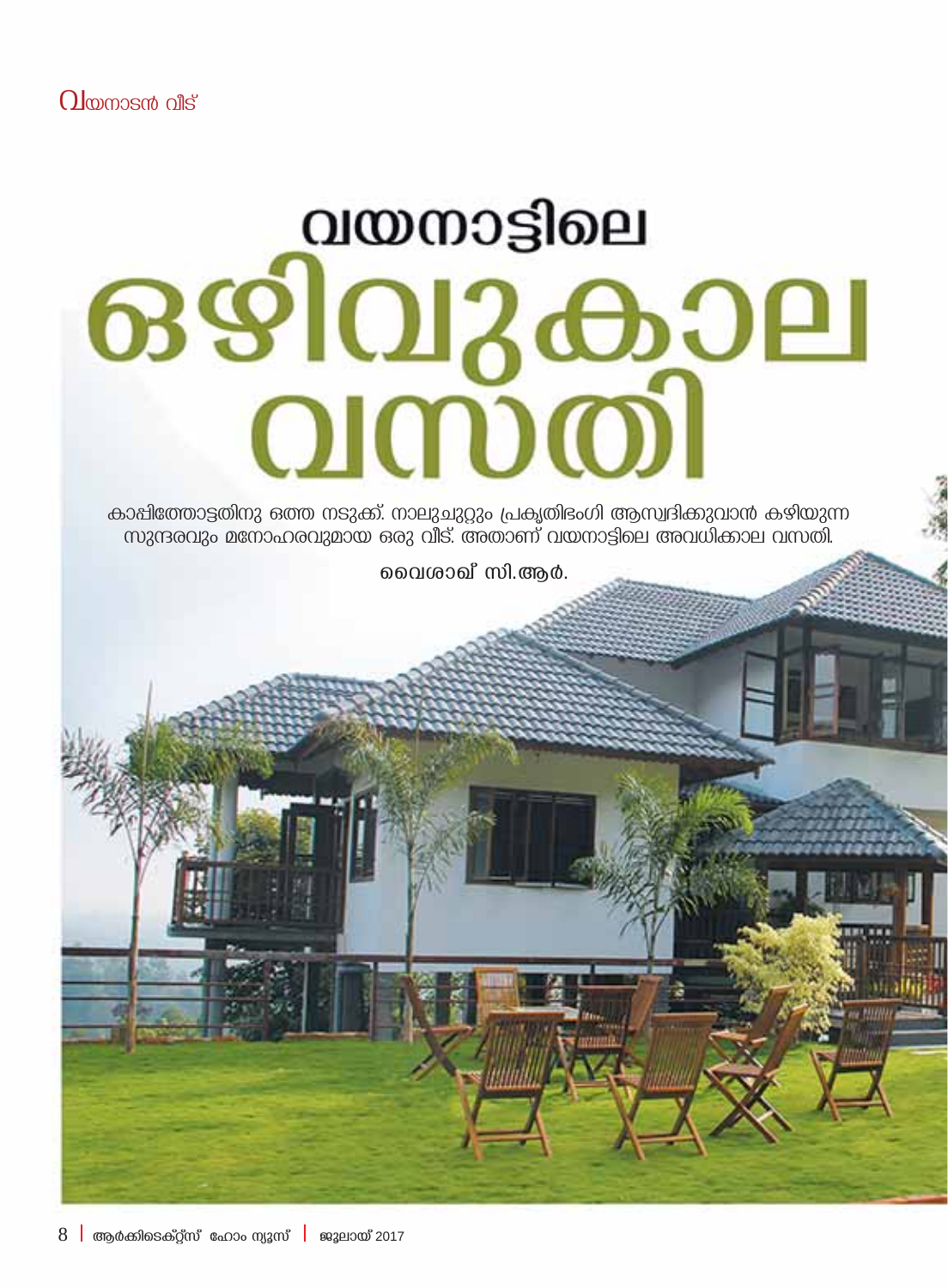

ഭംഗി ആസ്വദിക്കുവാൻ കഴിയുന്ന സുന്ദര വും മനോഹരവുമായ ഒരു വീട്.

കാപ്പിത്തോട്ടത്തിൽ അവധി ആഘോ ഷിക്കുമ്പോൾ താമസിക്കുവാൻ ഒരു വീട് എന്ന ചിന്തയിൽ നിന്നാണ് ആരെയും മയ ക്കുന്ന ഈ സുന്ദരഭവനമുണ്ടായത്.

പ്രകൃതിയുമായി ഇണങ്ങി നിൽക്ക ണം. വീടിന്റെ ഏതു ഭാഗത്തു നിന്നു നോ ക്കിയാലും പ്രകൃതി സൗന്ദര്യം ആസ്വദി ക്കുവാൻ കഴിയണം ഇതായിരുന്നു വീടു

സ്ഥലത്തിന്റെ മനോഹാരിത മന സിലാക്കിയ ആർക്കിടെക്റ്റ് ഡോ. ബെന്നി കുര്യാക്കോസ് പ്രകൃതി സാന്ദര്യം ചോർന്നു പോകാത്ത രീതിയിലാണ് ഡിസൈൻ ചെയ്ത ത്. ഈ സാന്ദര്യം നിലനിർത്തി വീട് പണിതുയർത്തുക എന്നത് വെ ല്ലുവിളിയായിരുന്നു.

 $\omega$ ിഗന്ധ ദ്രവ്യങ്ങളുടെ പ്രധാന വാണിജ്യ നഗരമായിരുന്ന, വൈദേശികരുടെ മുമ്പിൽ അടിയറവു പറയാതെ നെഞ്ച് വി രിച്ച് യുദ്ധം ചെയ്ത വീര കേരളവർമ പഴശിരാജയുടെ നാട് അതെ... വയനാട്. കാടുകളുടെ നാട് എന്നർത്ഥം വരുന്ന വന നാട് എന്ന പേരിൽ നിന്ന് ഉത്ഭവം കൊണ്ട വയനാട്.

പ്രകൃതിഭംഗി കൊണ്ടും പച്ചപ്പു കൊണ്ടും അനുഗൃഹീത മായ താമരശ്ശേരി ചുരം കയറി മുകളിലെത്തുന്ന ഏതൊരാൾ ക്കും പ്രകൃതിയുടെ സൗന്ദര്യമൊരുക്കി കാത്തിരിക്കുന്നു വയ നാട്. പ്രകൃതി അനുഗ്രഹിച്ച നാട്ടിൽ ഒരു വീടായാലോ? അ തും കാപ്പിത്തോട്ടതിനു ഒത്ത നടുക്ക്. നാലുചുറ്റും പ്രകൃതി

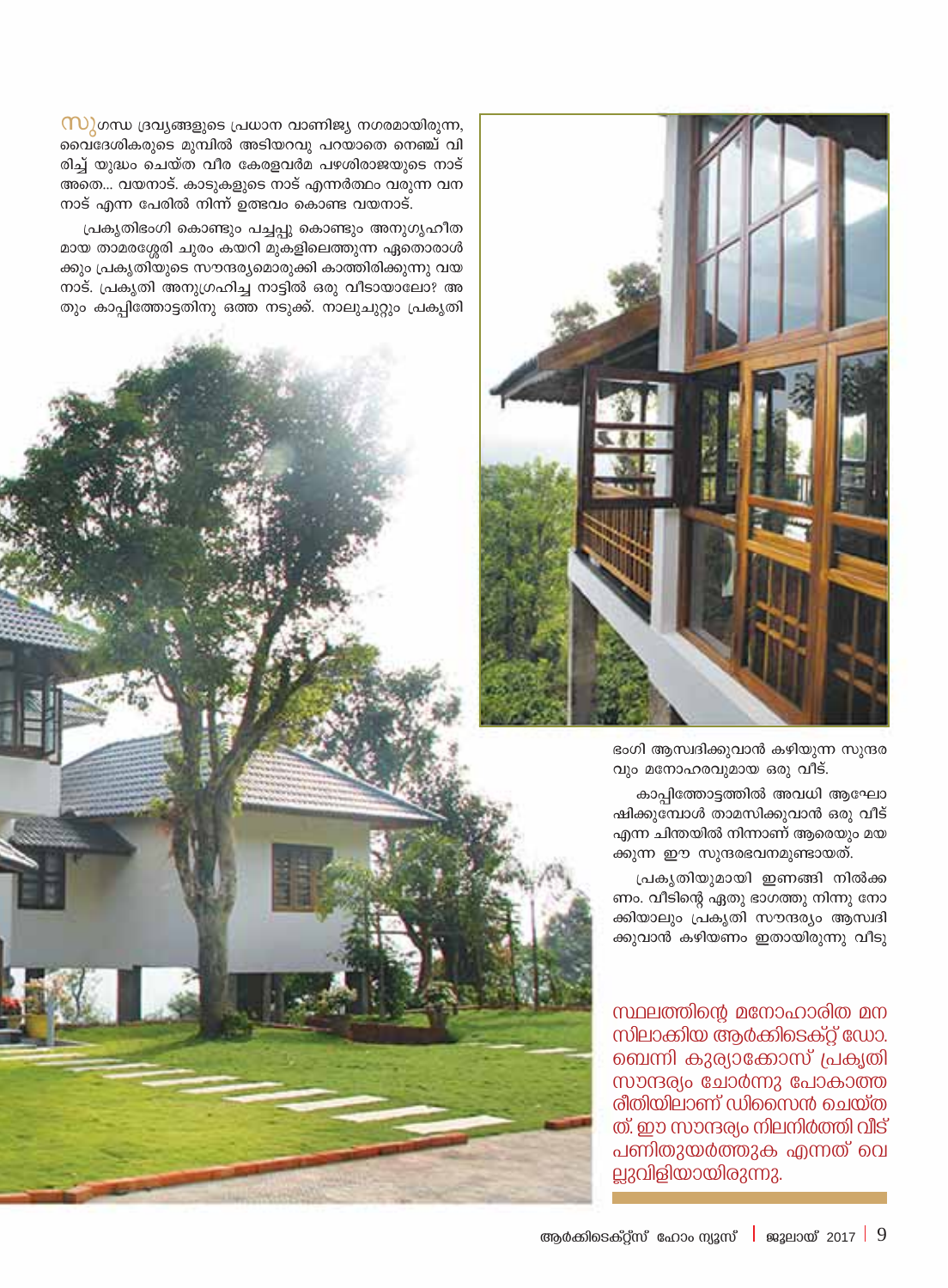#### $\Omega$ loomosan alls

കാലുകളിൽ പൊക്കി നിർ ത്തിയ വീട് അതിനുമുമ്പിൽ വിശാലമായ ലാൻഡ് സ്കേ പിംഗ് ഏവരുടേയും മനംമയ ക്കുന്ന കാഴ്ചയാണത്. വി ശാലമായ ലാൻഡ് സ്കേപിം ഗ് കഴിഞ്ഞു വേണം വീട്ടിലേ ക്ക് പ്രവേശിക്കേണ്ടത്.

നിർമിക്കുമ്പോൾ ഉടമസ്ഥന്റെ ഏറ്റ വും വലിയ ആഗ്രഹം.

ഈ ആഗ്രഹവുമായാണ് ഉട മ സ്ഥൻ ആർക്കിടെക്റ്റ് ഡോ. ബെന്നി കുര്യാക്കോസിനെ സമീപിച്ചത്. ലാ റിബേക്കറിന്റെ ആർക്കിടെക്ചർ രീ തികളും കണക്കുകളുമെല്ലാം മനഃ പാഠമാക്കിയിരുന്ന ഡോ. ബെന്നി കുര്യാക്കോസിന് ഈ ഉടമസ്ഥന്റെ ആഗ്രഹം നിറവേറ്റുന്നതിനായി അ ധികം പണിപ്പെടേണ്ടി വന്നില്ല.





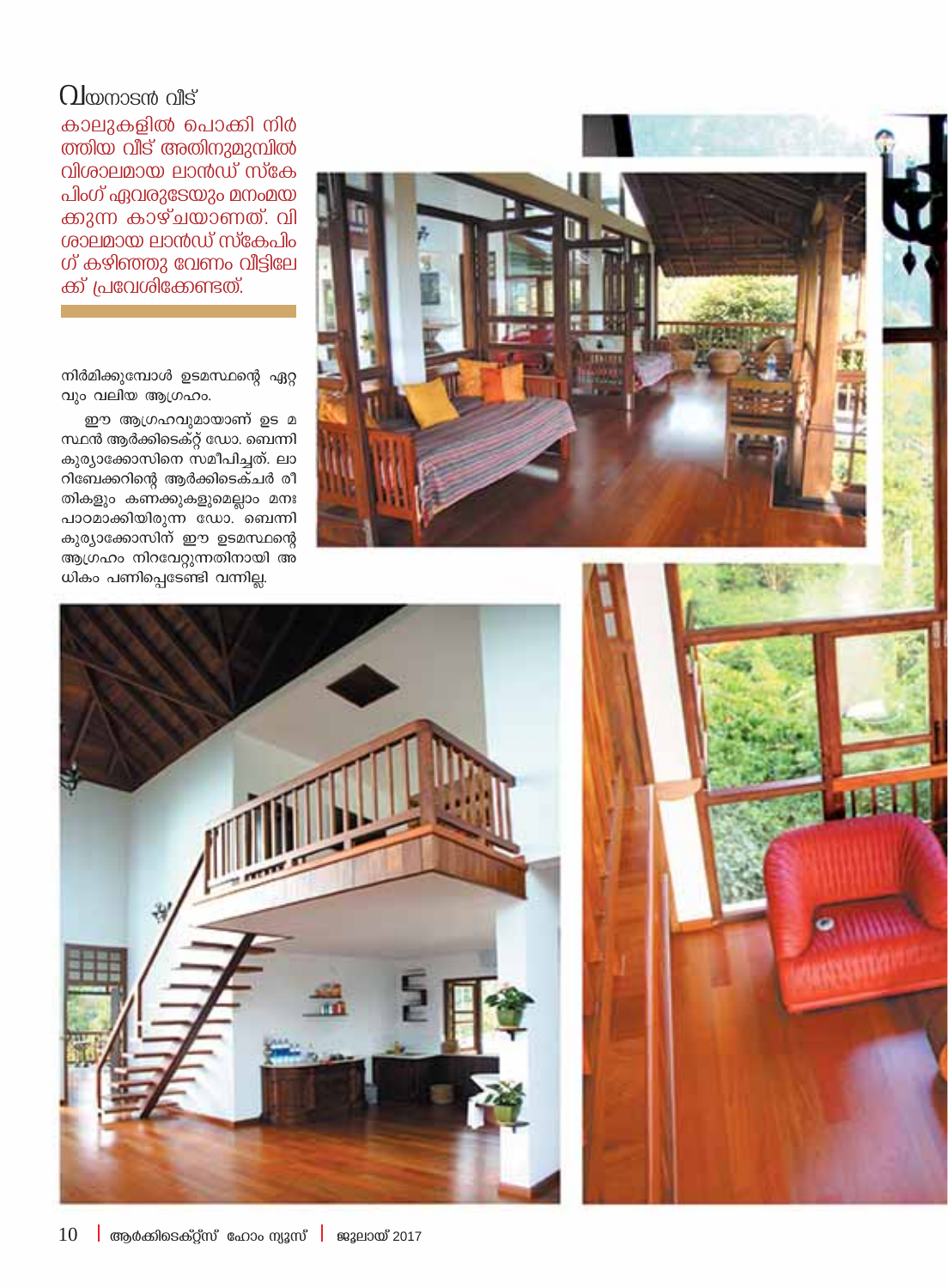സ്ഥലത്തിന്റെ മനോഹാരിത മനസിലാ ക്കിയ ആർക്കിടെക്റ്റ് പ്രകൃതിസൗന്ദര്യം ചോ ർന്നു പോകാത്ത രീതിയിലാണ് ഡിസൈൻ രുപ കല്പന ചെയ്തത്. ഈ സൗന്ദര്യം നി ലനിർത്തിക്കൊണ്ടു തന്നെ ഭവനം പണിതു യർ ത്തുക എന്നത് വെല്ലുവിളിയായിരുന്നു.

കുന്നും മലയുമായി കിടന്നിരുന്ന പ്രദേശ മായതു കൊണ്ടും ഏതു ദിശയിൽ നിന്നും "വ്യൂ" ലഭിക്കണം എന്നുള്ളതു കൊണ്ടും വീട് നിർമിക്കുന്നതിനായി പറ്റിയ സ്ഥലം ക ണ്ടുപിടിക്കുകയായിരുന്നു ആദ്യപടി. ഡി സൈൻ തയ്യാറാക്കുമ്പോൾ തന്നെയുള്ള ആദ്യ തീരുമാനം കെട്ടിടത്തിന് ദൃഢത നൽ കുക എന്നതായിരുന്നു.

| <b>FACT SHEET</b> |  |                            |
|-------------------|--|----------------------------|
| വിസ്തൃതി          |  | : 2011.21 ചതുരശ്ര അടി      |
| ഗൗണ്ട് ഫ്ളോർ      |  | : 1413.95 ചതുരശ്ര അടി      |
| സ്ഥലം             |  | : വയനാട്                   |
| ആർക്കിടെക്റ്റ്    |  | : ഡോ.ബെന്നി കുര്യാക്കോസ്   |
| ഫോൺ               |  | : 9444388779               |
| ഇമെയിൽ            |  | : benny@bennykuriakose.com |
|                   |  |                            |

അതിനായി ബീമുകൾ പണിത് (പൊയ് കാലുകൾ) കെട്ടിടം ഉയർത്തുക യായിരുന്നു തീരുമാനം. താഴ്ചയുള്ള പ്രദേശമായതിനാ ൽ പൊയ്ക്കാലുകൾ ഉണ്ടാക്കി അവ നിരപ്പാർന്ന സ്ഥലത്തിനോ ട് ഒപ്പമെത്തി ച്ചതിനു ശേഷമാണ് വീട് നിർമാണം തുടങ്ങിയത്.

കാലുകളിൽ പൊക്കി നിർത്തിയ വീട് അതിനുമുമ്പിൽ വിശാലമായ ലാൻ ഡ് സ്കേപിംഗ് ഏവരുടേയും മനംമയക്കുന്ന കാഴ്ചയാണത്. വിശാലമായ ലാൻഡ് സ്കേപിംഗ് കഴിഞ്ഞു വേണം വീട്ടിലേക്ക് പ്രവേശിക്കേണ്ടത്.

വീടു നിർമാണത്തിനുള്ള പ്രധാന മെറ്റീരിയലായി തിരഞ്ഞെടുത്തത് തടിയും ഗ്ലാസും. വീടിന്റെ ഡിസൈനിംഗിന്റെ സിംഹഭാഗവും ചെയ്തിരിക്കു



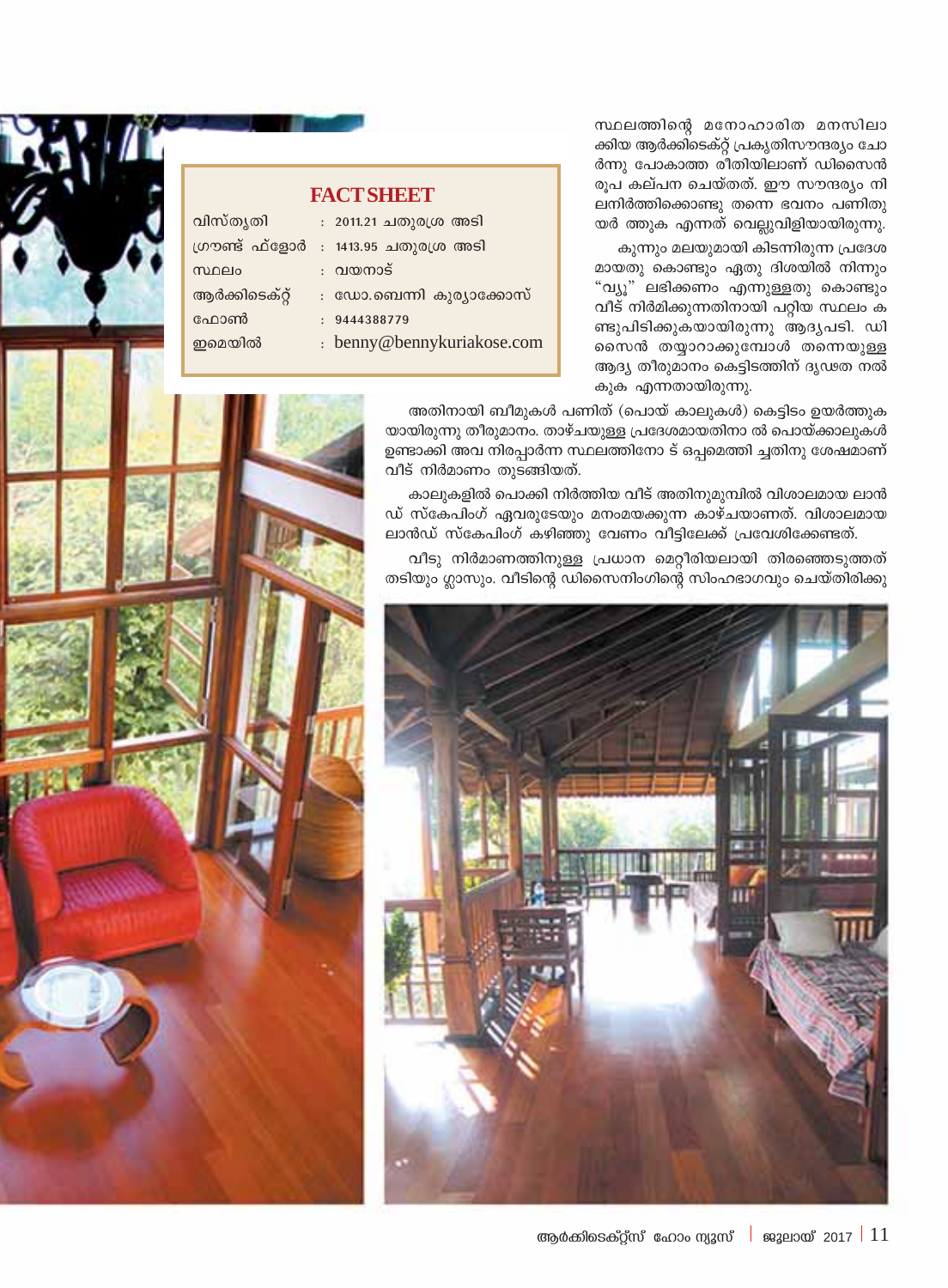#### $\Omega$  kompasat oils





ന്നത് തടിയിലാണ്. ഉടമസ്ഥൻ തടി ബിസിനസുകാരനായതു കൊണ്ടാണ് ഇവ ഇത്ര എളുപ്പത്തിൽ സാധിച്ചത്. തടിയും ഗ്ലാസും തമ്മിലുള്ള കോം ബിനേഷനാണ് വീട്ടിൽ മുഴുവൻ. അതുകൊണ്ടു തന്നെ കണ്ടംപ്രററി ശൈ ലിയാണ് ആർക്കിടെക്റ്റ് വീട് നിർമാണത്തിനായി തിരഞ്ഞെടുത്തത്.

ചുടുകട്ട വീടിന്റെ മുൻഭാഗത്തിന് ചാരുത നൽകുന്നു. അതിനോടിണ ങ്ങുന്ന രീതിയിൽ തടി ഫ്രെയിമിൽ തീർത്ത മനോഹരമായ ഗ്ലാസ് ജനാല കൾ കൂടിയാകുമ്പോൾ ഭംഗി പതിന്മടങ്ങ് വർധിക്കുന്നു. ഉറപ്പിനു വേണ്ടി തടിക്കും ഗ്ലാസിനുമൊപ്പം അങ്ങിങ്ങായി കോൺക്രീറ്റ് ഉപയോഗിച്ചിട്ടുണ്ട്. അവ വീടിന് കൂടുതൽ ദൃഢത നൽകുന്നു.

ചില്ലുകൊട്ടാരങ്ങൾക്ക് സമമാ ണ് വീടിന്റെ ലിവിംഗ് റൂം. വീടിനു ള്ളിൽ നിന്ന് പുറത്തേയ്ക്ക് നോ ക്കിയാൽ തന്നെ വയനാടൻ കാ ടിന്റെ വന്യത കാണുവാൻ സാധി ക്കും. തടിയുടേയും ചില്ലിന്റേയും അപൂർവം കോംബിനേഷൻ കൂ ടിയാണ് ഈ വീട്.



ആർക്കിടെക്റ്റ്